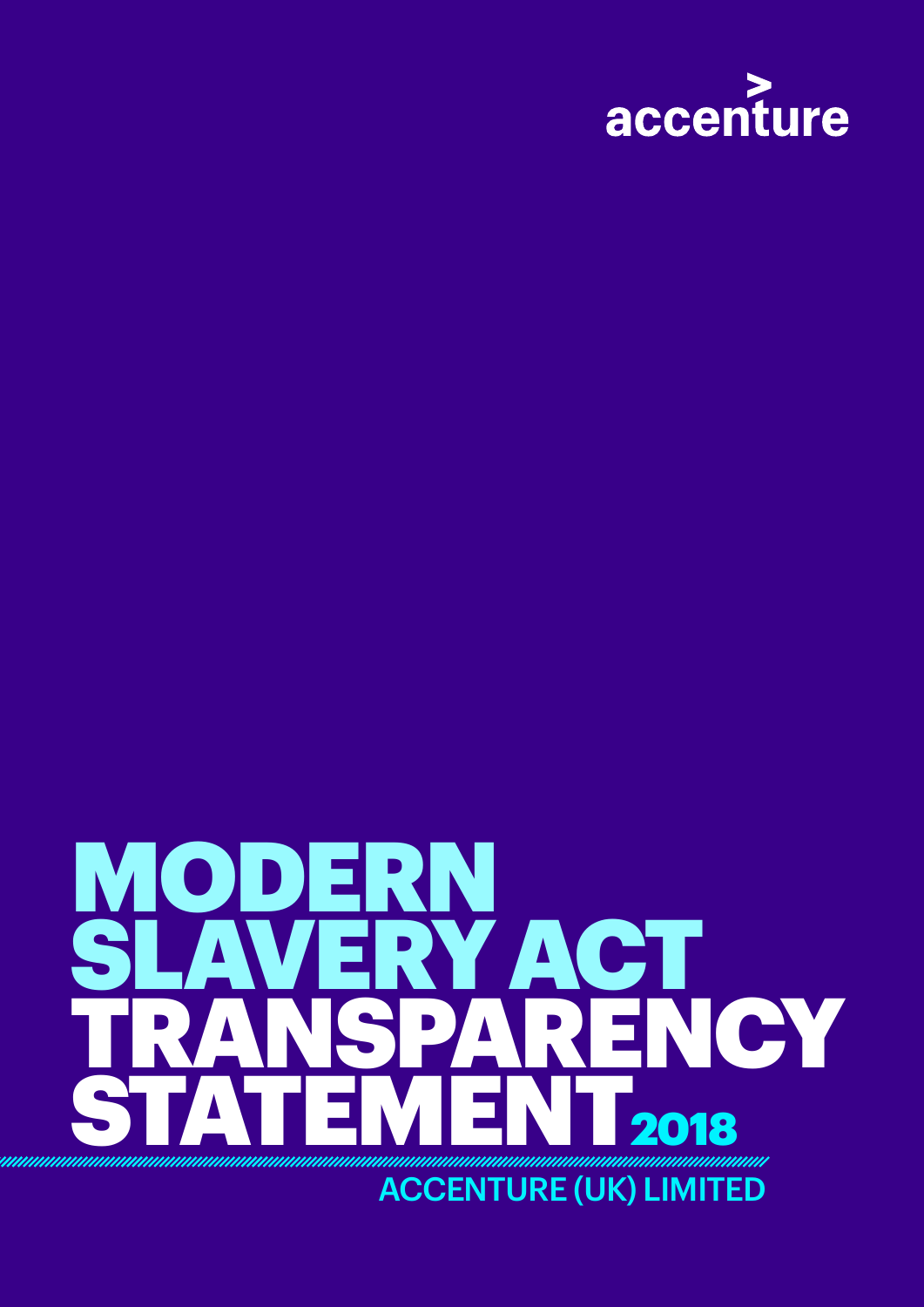# PREFACE

#### by Oliver Benzecry

Chairman and Managing Director, Accenture (UK) Limited

Accenture maintains a long-standing commitment to respecting human rights, including the elimination of slavery and human trafficking in its supply chains and business operations. We welcome the transparency that the Modern Slavery Act encourages.

We seek to have the right policies, processes and procedures in place. Further, and as importantly, we seek to foster an environment where respect for the individual and their rights is a core value. We encourage any individual who has concerns about unethical behaviour in any part of our business or operations to speak up and to do so without fear of retaliation.

While much of what we do in this area will remain the same from year to year, we cannot be complacent and are always looking to improve. Therefore, in the last year we have made a number of enhancements to the protections described in our previous Modern Slavery Act Transparency Statement. These enhancements are detailed below.

I am proud of who we are at Accenture, the ethical values we share and the human rights commitments we seek to uphold in our business. It is in this context that we are publishing our 2018 Modern Slavery Act Transparency Statement below.

This statement sets out the steps Accenture is taking to ensure that slavery and human trafficking<sup>1</sup> are not taking place in any of our supply chains or in any part of our own business.

This statement is made by Accenture UK<sup>2</sup> in accordance with the requirements of section 54(2) of the Modern Slavery Act 2015 and the Modern Slavery Act 2015 (Transparency in Supply Chains) Regulations 2015.

1. In this statement, when we refer to 'slavery and human trafficking,' this includes slavery, servitude, forced or compulsory labour and human trafficking, as each of these terms is explained or defined in the Modern Slavery Act 2015.

<sup>2.</sup> In this statement, 'Accenture UK' means Accenture (UK) Limited.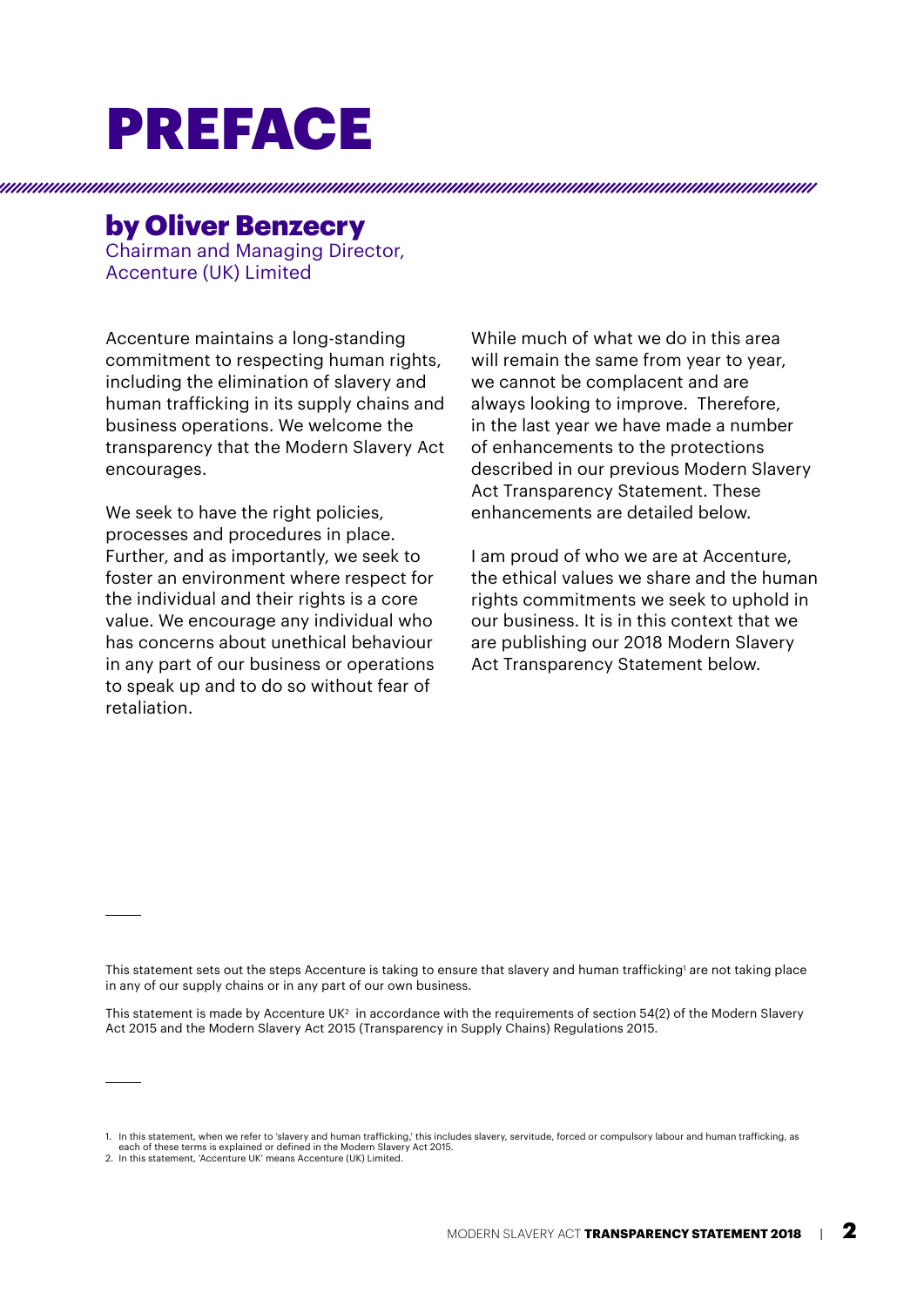# INTRODUCTION

#### Accenture's global business

Accenture is a leading global professional services company, providing a broad range of services and solutions in strategy, consulting, digital, technology and operations.

Combining unmatched experience and specialised skills across more than 40 industries and all business functions underpinned by the world's largest delivery network—Accenture works at the intersection of business and technology to help clients improve their performance and create sustainable value for their stakeholders.

With more than 435,000 people serving clients in more than 120 countries, Accenture drives innovation to improve the way the world works and lives.

## OUR COMMITMENT TO HUMAN RIGHTS

Accenture is committed to supporting and respecting internationally proclaimed human rights. As a signatory to the United Nations Global Compact since 2008, we adhere to the 10 Principles of the Global Compact and to the United Nations Guiding Principles.3

Accenture's commitment to doing business ethically and legally is the foundation for the company's global culture, which is shaped by our six core values—Client Value Creation, One Global Network, Respect for the Individual, Best People, Integrity and Stewardship. This commitment is manifested through Accenture's ethics and legal compliance programmes. Our approach is based on a framework to ensure we meet our legal obligations and human rights commitments. This framework includes the visible support of our senior leadership, regular risk assessments, written standards and controls (including global and local policies), ongoing training and communications, and

<sup>3.</sup> In this statement, when we refer to the 'UN Guiding Principles' this means the United Nations Guiding Principles on Business and Human Rights.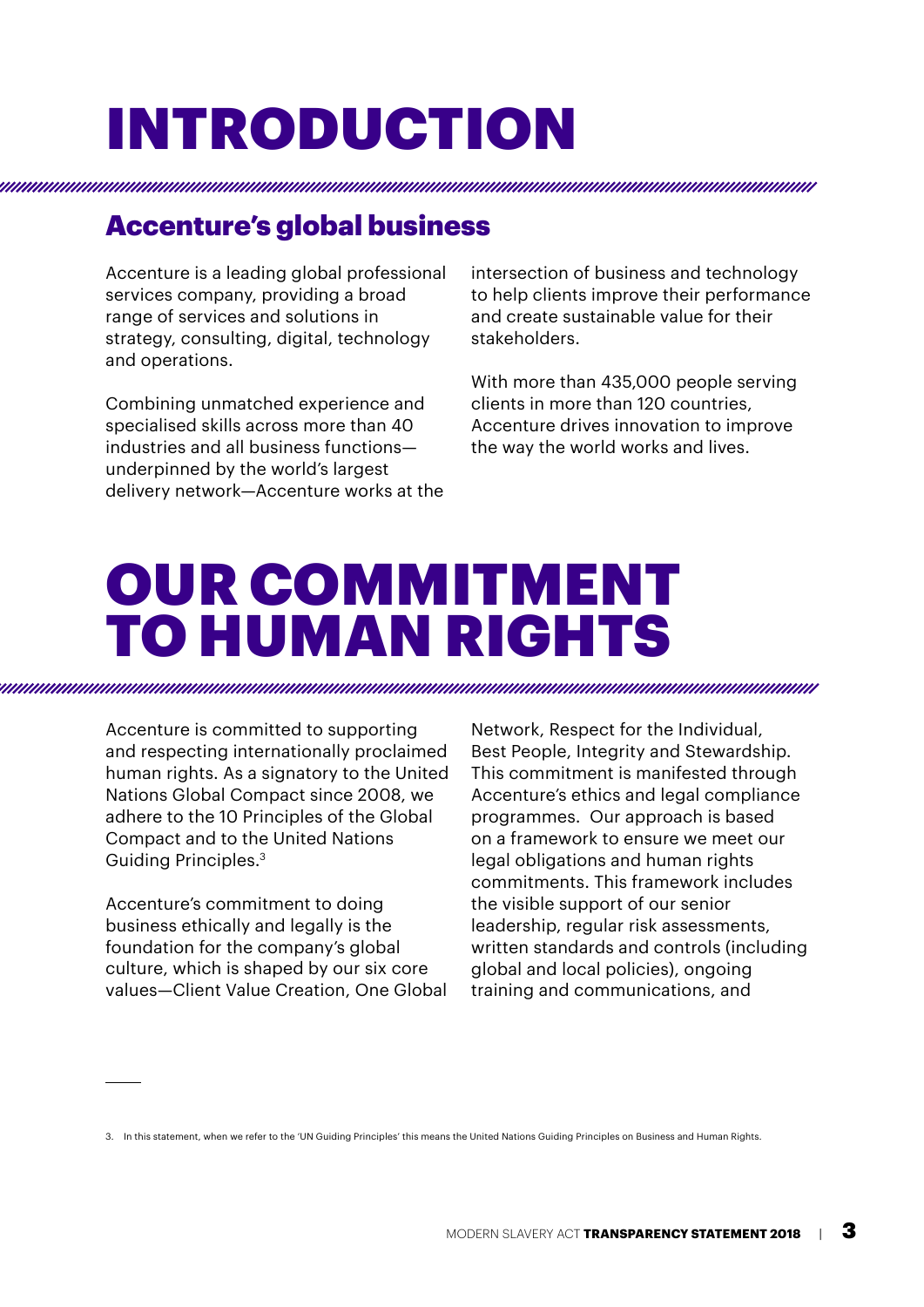auditing, monitoring and response procedures. We have zero tolerance for violations of applicable law.

'Respect for the Individual' means fostering a trusting, open and inclusive environment within the company and treating each person we deal with in a manner that reflects Accenture's values. This core value underpins Accenture's commitment to the elimination of slavery and human trafficking. We expect all our people to treat each other, and those we deal with, respectfully and with dignity. We do not tolerate physical violence, threats, corporal punishment, mental coercion, verbal abuse, disrespectful behaviour, bullying or harassment of any kind.

We actively encourage our people to raise ethical and legal concerns, including any concerns about human rights issues, and we make multiple channels available for them to do so—including anonymously, where legally permitted.

We also stress that we have zero tolerance for retaliation against anyone who speaks up in good faith. Accenture investigates any potential human rights breach it becomes aware of, and seeks to appropriately remedy or mitigate those breaches.

**Last fiscal year,** we published a new global policy expressly prohibiting our employees from engaging in or supporting human trafficking, forced labour and child labour in connection with Accenture's activities, including in our supply chains.

**This fiscal year** we have also published our new Code of Business Ethics, which applies to all Accenture employees around the world. With our Code of Business Ethics, we want to help our people make ethical behaviour a natural part of what we do every day — with each other, our clients and business partners, and our communities where we work and live: our Code highlights our support and respect for human rights, which includes helping to eliminate slavery and human trafficking wherever these may occur.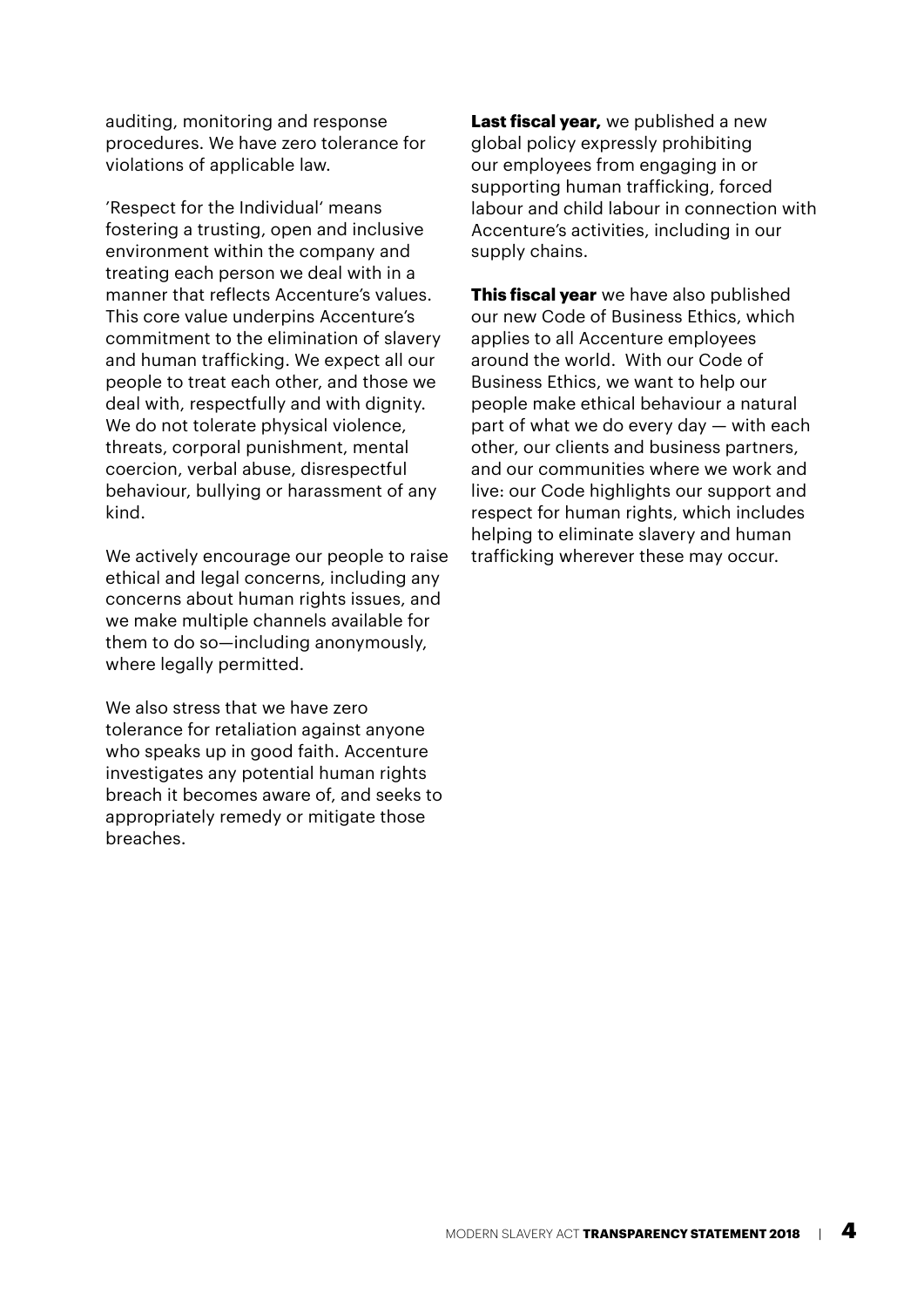## OUR DUE DILIGENCE WITHIN OUR OWN BUSINESS

As part of our wider risk-management processes, and consistent with our commitments under the UN Guiding Principles, we regularly conduct appropriate due diligence assessments to review our employment practices and workplace environments around the world, and we are committed to take appropriate action if we identify concerns.

## OUR SUPPLIER STANDARDS OF CONDUCT

The relationship between Accenture and our Accenture suppliers<sup>4</sup> is a critical component of our support for human rights. Consistent with Accenture's standard procurement process, Accenture UK requires all Accenture suppliers to comply with our Supplier Standards of Conduct or to make an equivalent commitment.

These Standards reflect our core values, our ethical principles and our commitment to human rights. **In the last fiscal year,** we have revised these Standards so that they more clearly explain the labour standards that Accenture suppliers must adhere to, particularly in relation to slavery and human trafficking.

<sup>4.</sup> In this statement, an 'Accenture supplier' means a third-party supplier with whom Accenture UK has a direct and enduring contractual relationship through our procurement function (excluding Accenture group companies).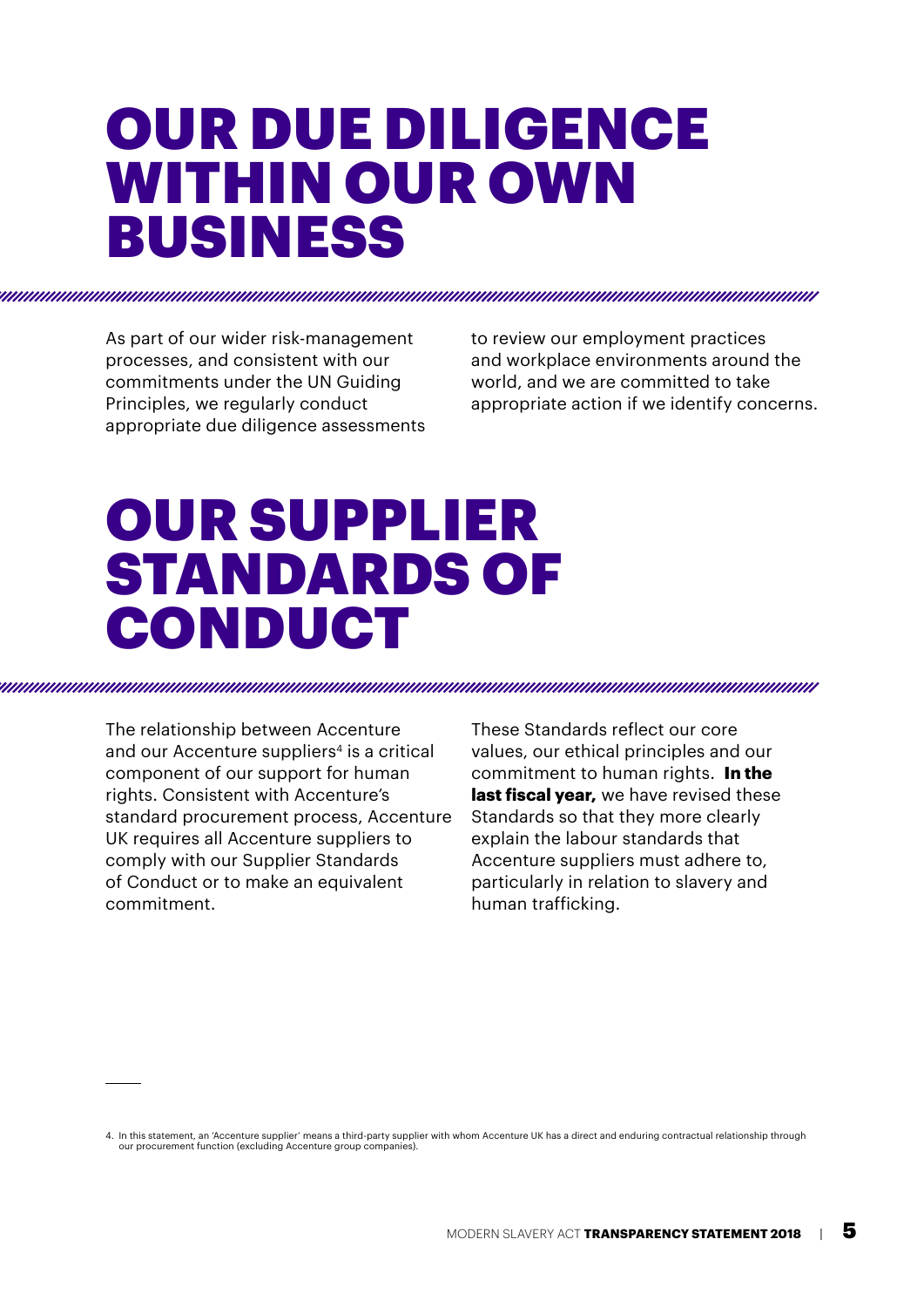## ACCENTURE UK'S **SUPPLY CHAIN**

Accenture UK currently assesses our overall risk profile in relation to Accenture suppliers by referencing several factors, including the geographic location of the Accenture supplier and the industry in which they operate.

Accenture UK has a multi-million pound supply chain and buys goods and services every year from approximately 1,850 Accenture suppliers: about 95% of this spend is with companies that have a presence in the United Kingdom, about 5% of this spend is with companies based elsewhere in the European Union and Switzerland or in North America, and less than 1% of our spend is with companies in 30countries around the world.

The top three categories of Accenture UK's procurement spend (accounting for more than 70% of our UK spend) comprise:

- Contractors (including the use of contingent labour and other service providers).
- Travel costs and services (particularly with airlines, hotels and other travel service providers).
- IT and telecom equipment and services.

Accenture UK also receives services (such as technology, digital and business process services) from other members of the Accenture global group, including from Accenture's service delivery centres in Europe, Asia Pacific and South America.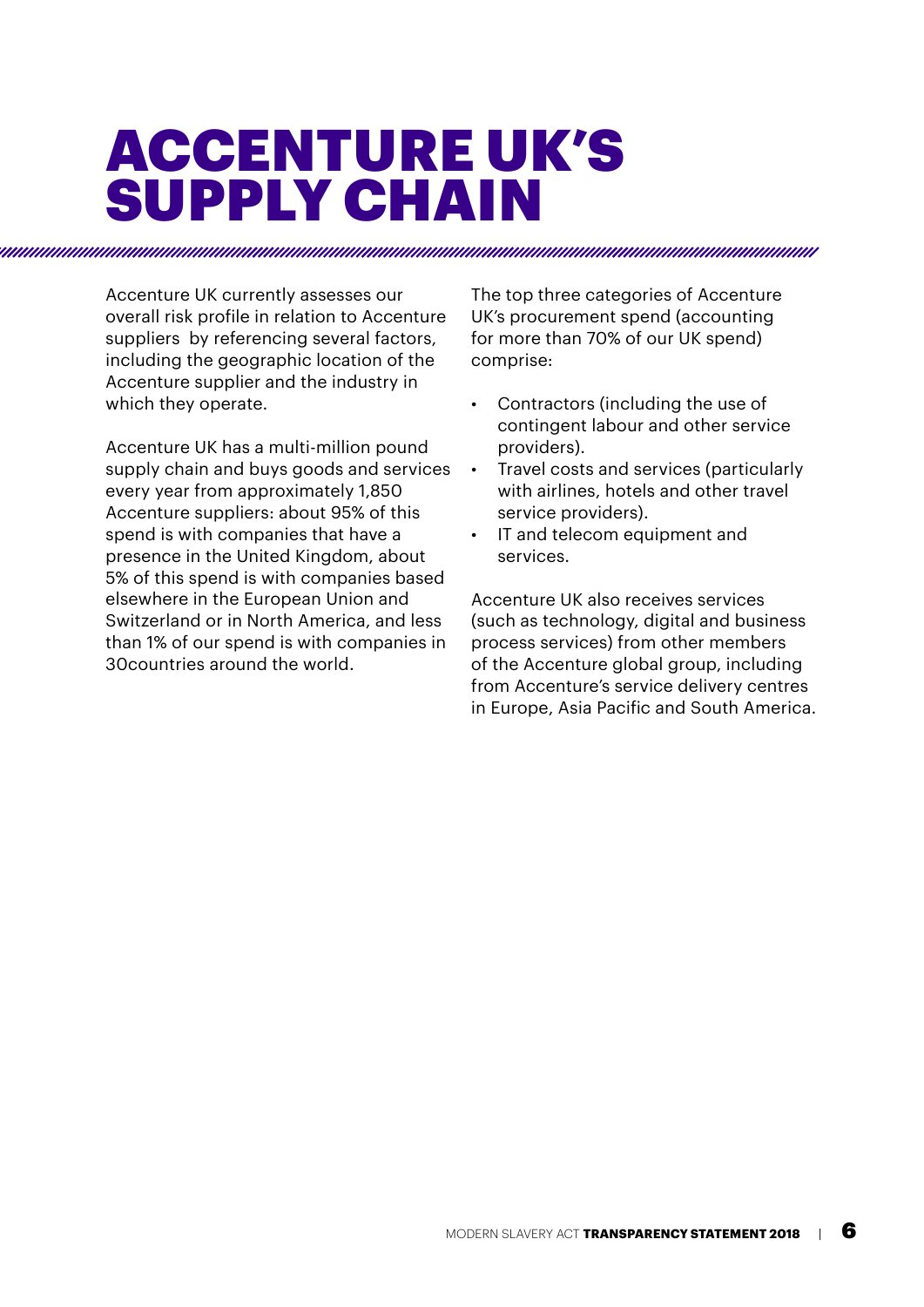#### OUR UK SUPPLY CHAIN DUE DILIGENCE AND MONITORING PROCESSES

Accenture UK follows robust processes to assess human rights, ethical and environmental risks when sourcing Accenture suppliers. New Accenture suppliers must provide detailed information about their human rights policies, processes and risk assessments, including the prevention of slavery and human trafficking within their own organisation and supply chains. We continue to monitor and assess all responses from potential new Accenture suppliers, and we weight our procurement decisions accordingly.

Accenture UK is an accredited 'living wage' employer. We therefore require Accenture suppliers to pay the living wage to UK employees providing services to us, and before we engage any new Accenture supplier we take steps to verify that they meet this requirement.

In addition, as part of a holistic review of our supplier risk-management strategy, we have implemented enhancements around our auditing and ongoing monitoring of Accenture suppliers. Finally, we recognise that there is real value in an open and transparent dialogue with our key suppliers, and that no single business can tackle the problem alone. **In this fiscal year** therefore, we have spoken with key Accenture suppliers in the United Kingdom who operate in the sectors of events management, workplace design and refurbishment, facilities management, hotels, location services and corporate accommodation. We wanted to better understand their (present and future) strategies and assessments around slavery and human trafficking, and to share our own perspectives on best practices.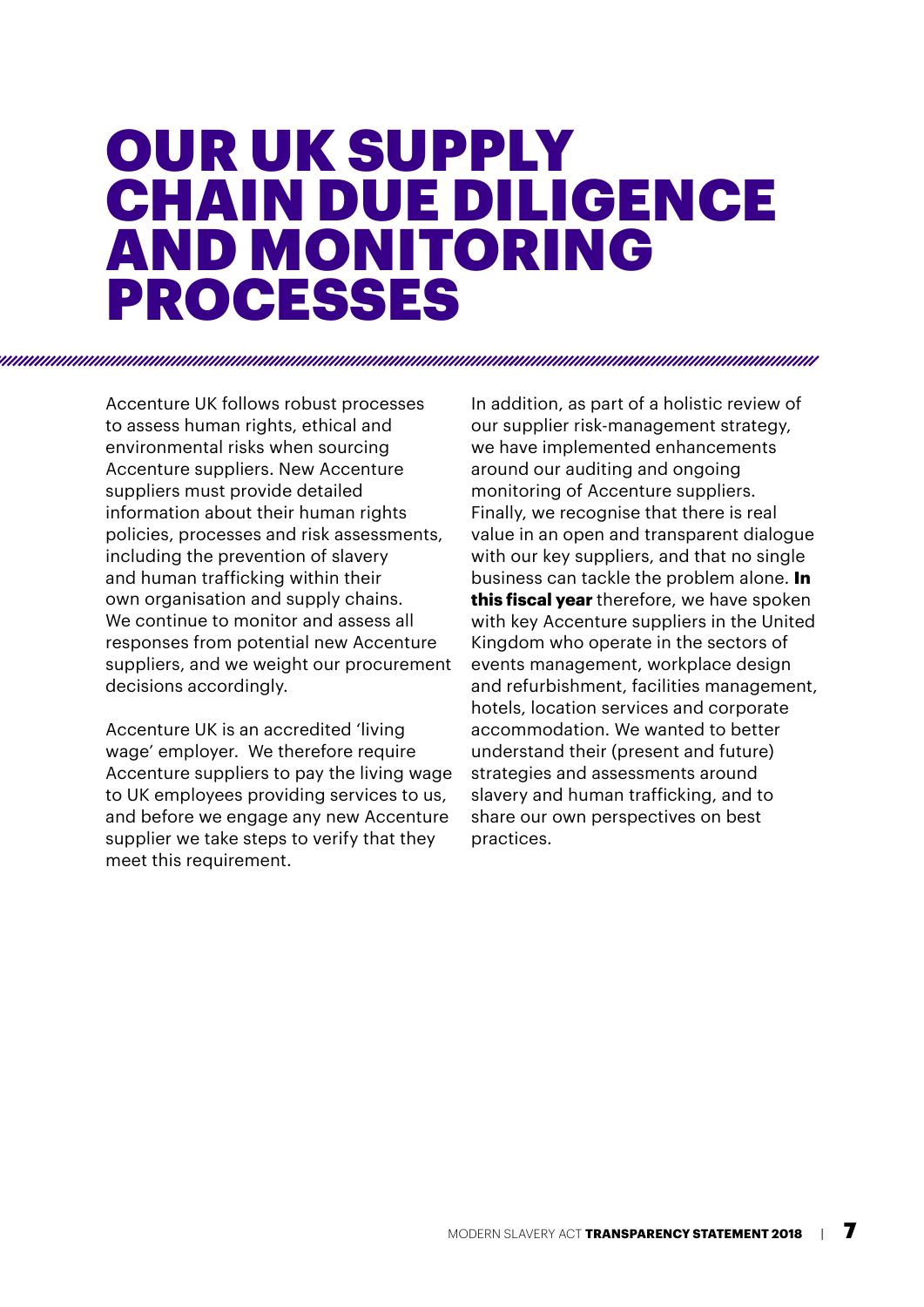#### OUR GLOBAL SUPPLY CHAIN DUE DILIGENCE AND MONITORING PROCESSES

Our strategy in this area continues to evolve. **In this fiscal year,** we have started targeted reviews of the practices of our key external recruitment firms in India and all of our staffing agencies in India.<sup>5</sup> We focused our effort this year on India as it is Accenture's largest delivery centre geography. We want to ensure that the practices of these critical suppliers to Accenture meet our fundamental standards and requirements (as set out in our Supplier Standards of Conduct). Amongst other checks,

we received confirmation that none of these recruitment firms or staffing agencies require payments or deposits that could prevent Accenture employees or contractors from freely leaving our company. **In this fiscal year,** we also commissioned a specialist global firm to provide a continuous monitoring service whereby Accenture is notified of any credible report of supplier engagement in human trafficking or other prohibited activities.

<sup>5.</sup> For the purposes of our reviews in India, we reviewed: (1) our top 20 employee recruitment agencies (covering 75% of our 7,000 employees recruited this fiscal year via this channel); (2) our top 4 campus recruitment partners (covering most of our 13,000 employees recruited via this channel); (3) Linked In and Naukri (who together cover 97% of our employees recruited via social media); (4) all of our temporary staffing and manpower agencies.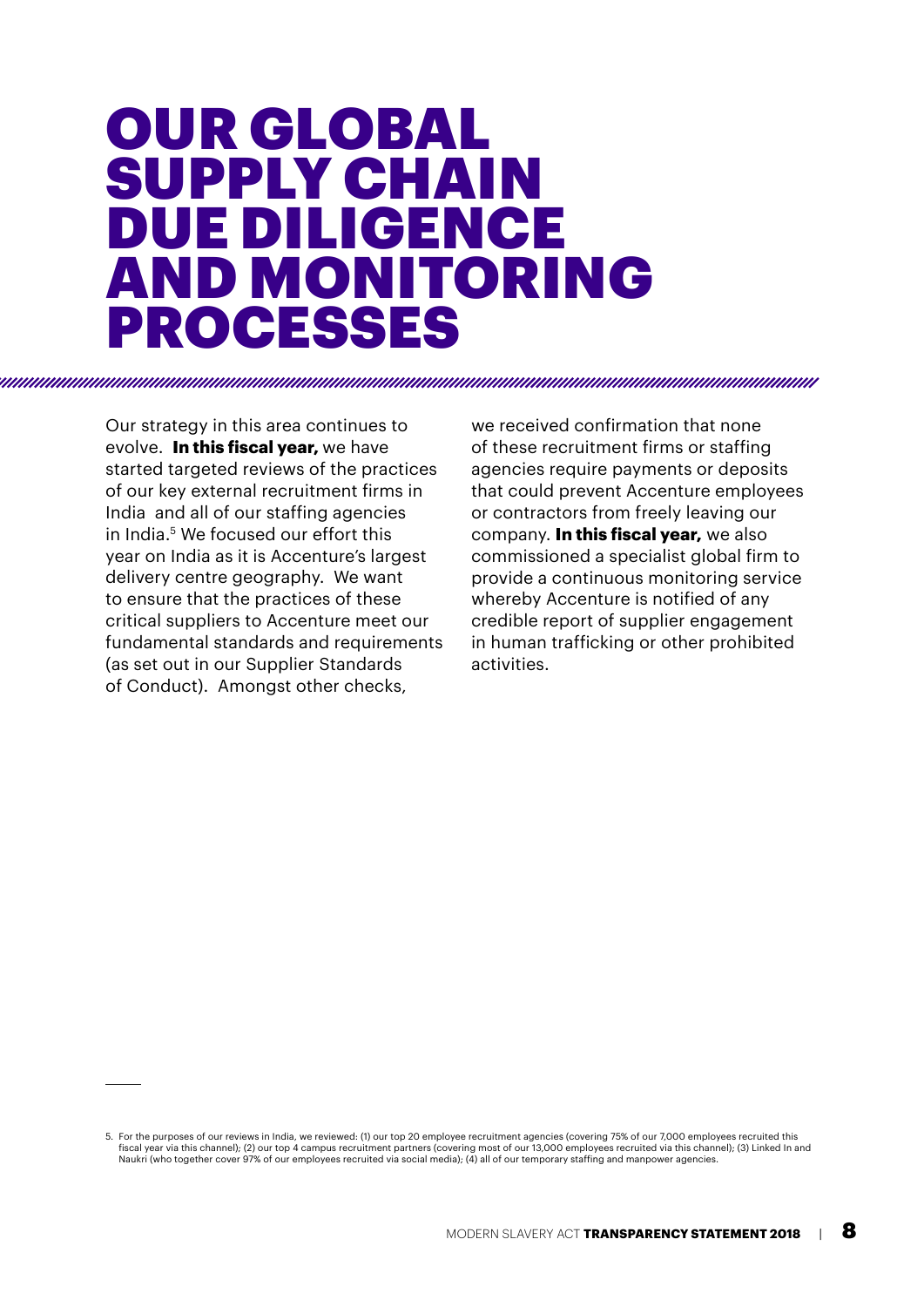#### OUR TRAINING ON SLAVERY AND HUMAN TRAFFICKING

Accenture UK continues to provide targeted training to 100% of our Procurement specialists who are responsible for sourcing and contracting with Accenture suppliers. Specifically, we continue to train our Procurement teams to understand the nature of slavery and human trafficking risks, and the critical need to assess and understand what steps our proposed suppliers are taking to prevent slavery and human trafficking.

For example, we commissioned a training video to raise awareness of our human rights commitments and what we expect of our people and of our suppliers: this is mandatory training for our UK Procurement team.

#### OUR WIDER EFFORTS TO SUPPORT THE ELIMINATION OF HUMAN TRAFFICKING AND SLAVERY

To illustrate the wider efforts Accenture makes around the world to help eliminate human trafficking and slavery, we jointly developed with the Child in Need Institute an innovative mobile-based solution called "GPower" (short for Girl Power).

This solution uses cloud technologies and analytics in real time to track

vulnerabilities of adolescent girls and facilitate access to government services for education, protection, health and nutrition. GPower is currently used by more than 6,000 families in India, and has succeeded in saving more than 200 girls from trafficking and child marriage in a single year.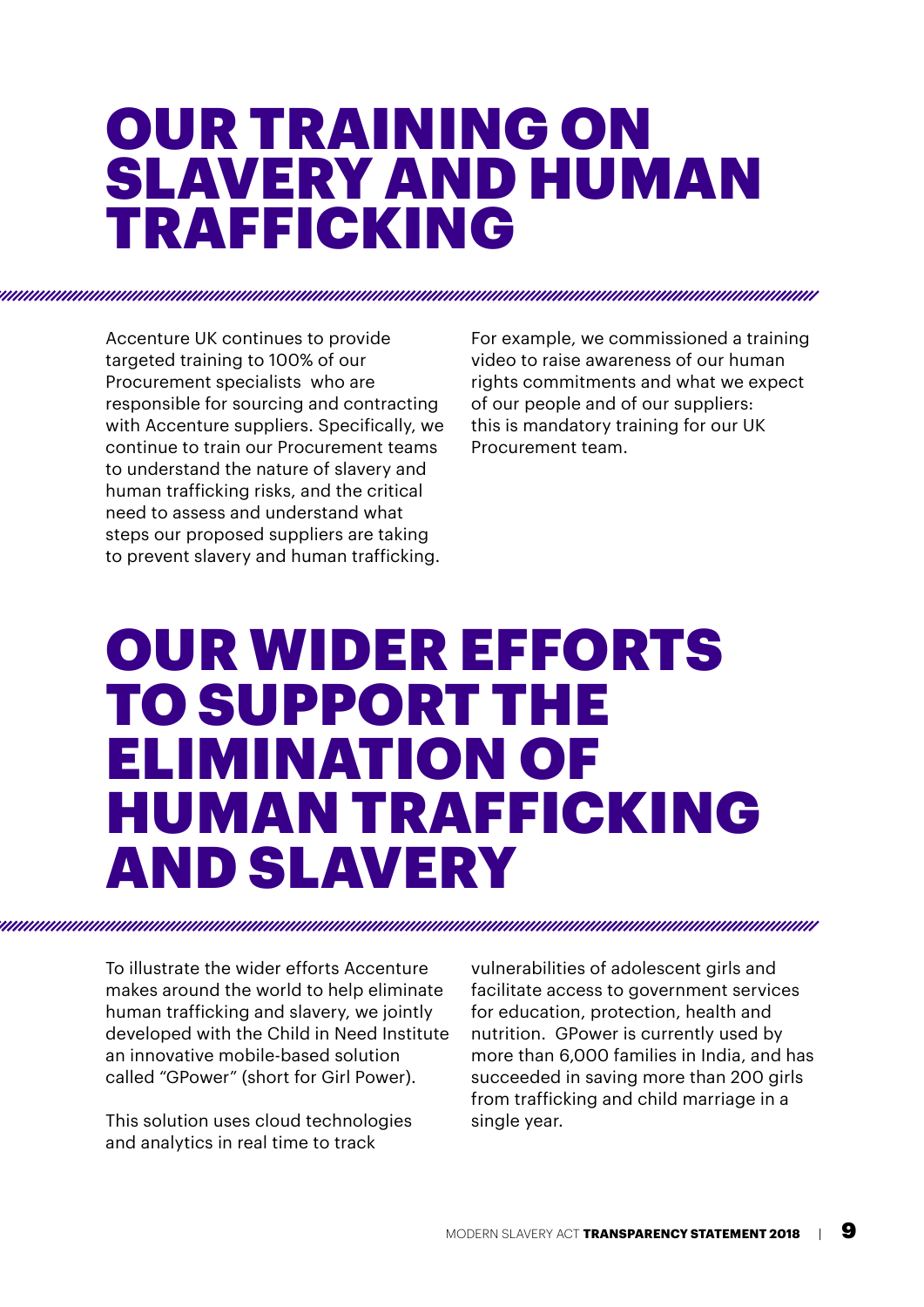# LOOKING AHEAD

Accenture continues to review our human rights efforts, as well as best practices in the marketplace, to understand how we can further strengthen our commitment to ensure slavery and human trafficking are not taking place within our organisation or our supply chains.

An important component of our review of best practices is Accenture UK's active membership of the United Nations UK Network's Modern Slavery Working Group. We regularly collaborate with this Working Group to share our view of corporate best practices to support the elimination of slavery and human trafficking, and to benchmark our own approach and strategies against those of other industry peers and thought leaders.

David Sawyer continues, as our nominated Modern Slavery Act Officer, to lead our compliance with the Modern Slavery Act. David is our managing director with responsibility for geographic operations

in the United Kingdom and Ireland; his responsibilities include workplace safety, procurement and corporate citizenship.

The board of directors of Accenture (UK) Limited has approved this statement to be signed on its behalf by Oliver Benzecry as its designated director, at its board meeting on 21 February 2018, and the information in this statement is accurate as at that date.

Signed for and on behalf of Accenture (UK) Limited



#### **OLIVER BENZECRY**

Chairman and Managing Director, Accenture (UK) Limited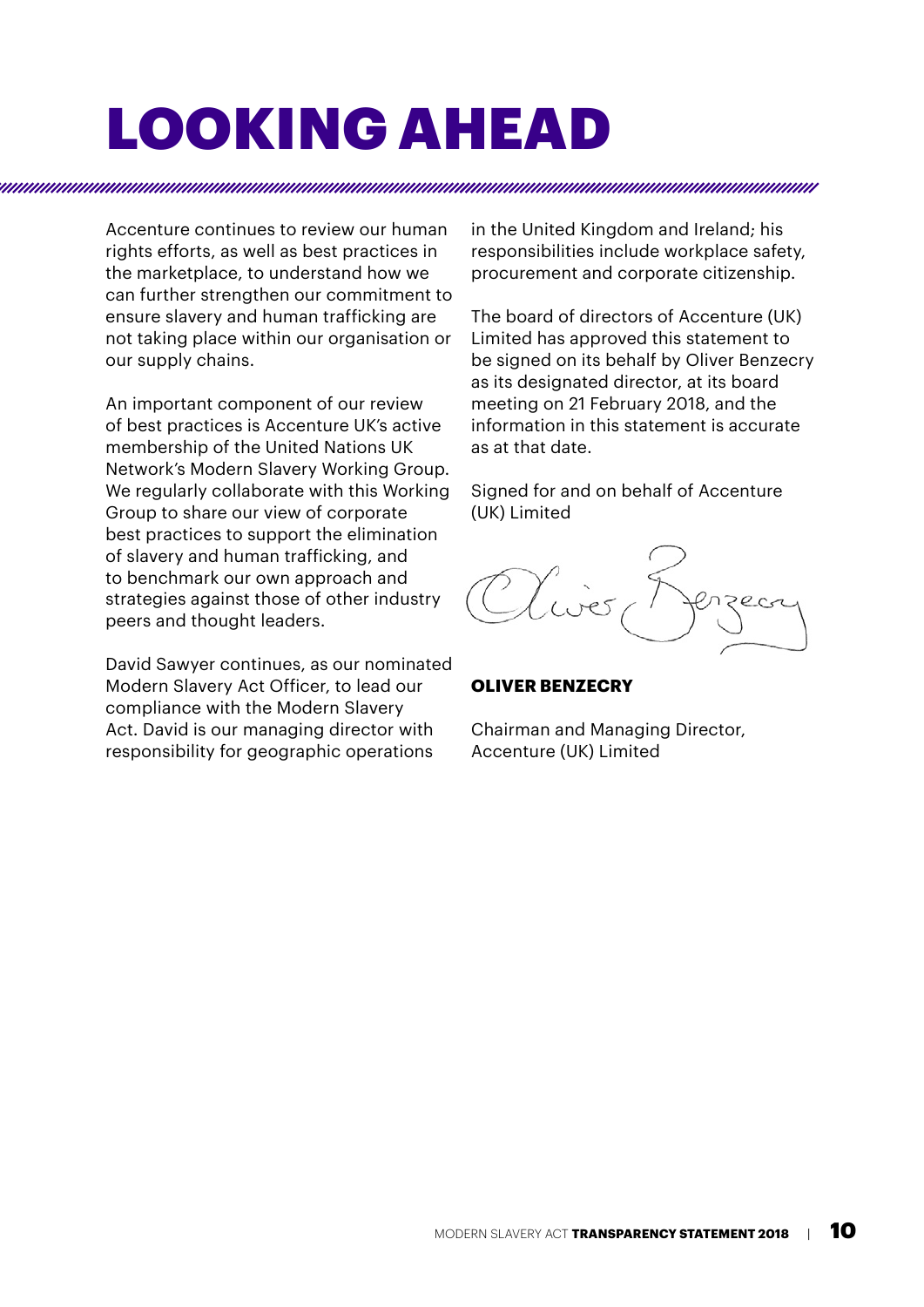For more information about Accenture's human rights agenda generally and how we adhere to our obligations under the United Nations Global Compact, please see our latest [Corporate Citizenship](https://www.accenture.com/t20170329T044918Z__w__/us-en/_acnmedia/PDF-48/Accenture-2016-Corporate-Citizenship-Report.pdf)  [report.](https://www.accenture.com/t20170329T044918Z__w__/us-en/_acnmedia/PDF-48/Accenture-2016-Corporate-Citizenship-Report.pdf)

To see our Code of Business Ethics and our key policies relating to slavery and human trafficking, please see:

- [Our Code of Business Ethics](https://www.accenture.com/t00010101T000000Z__w__/gb-en/_acnmedia/PDF-63/Accenture-CoBE-Brochure-English.pdf#zoom=50)
- Our global Policy on Raising Legal [and Ethical Concerns and Prohibiting](https://www.accenture.com/_acnmedia/PDF-71/Accenture-Raising-Legal-and-Ethical-Concerns-and-Prohibiting-Retaliation)  **Retaliation**
- Our global Policy on Prohibiting [Human Trafficking, Forced Labour and](https://www.accenture.com/_acnmedia/PDF-71/Accenture-Prohibition-on-Human-Trafficking-Forced-Labor-and-Child-Labor)  Child Labour.

To see our Modern Slavery Act statement from 2017 please click [here](https://www.accenture.com/t20170302T051208Z__w__/gb-en/_acnmedia/PDF-44/Accenture-Modern-Slavery-Act-Statement-2017.pdf).

If you have any questions about this statement, or any concerns about slavery or human trafficking within Accenture's supply chains or organisation (whether in the United Kingdom or overseas) please contact the Accenture Business Ethics Line:

- You can call the Accenture Business Ethics Line globally at +1 312 737 8262; or in India at +1 888 276 6226 with access code: 000-117. It is available 24 hours a day, seven days a week (you can reverse the charges); or
- You can report your concern via the Accenture Business Ethics Line website at [https://businessethicsline.com/](https://businessethicsline.com/accenture/) [accenture/.](https://businessethicsline.com/accenture/)

You can raise concerns anonymously, if you prefer. Accenture treats all concerns raised seriously and in strict confidence. Accenture prohibits and will not tolerate retaliation against any employee who comes forward to raise, in good faith, a concern about slavery or human trafficking or who assists us, or a law enforcement authority, by providing information to address such a concern.